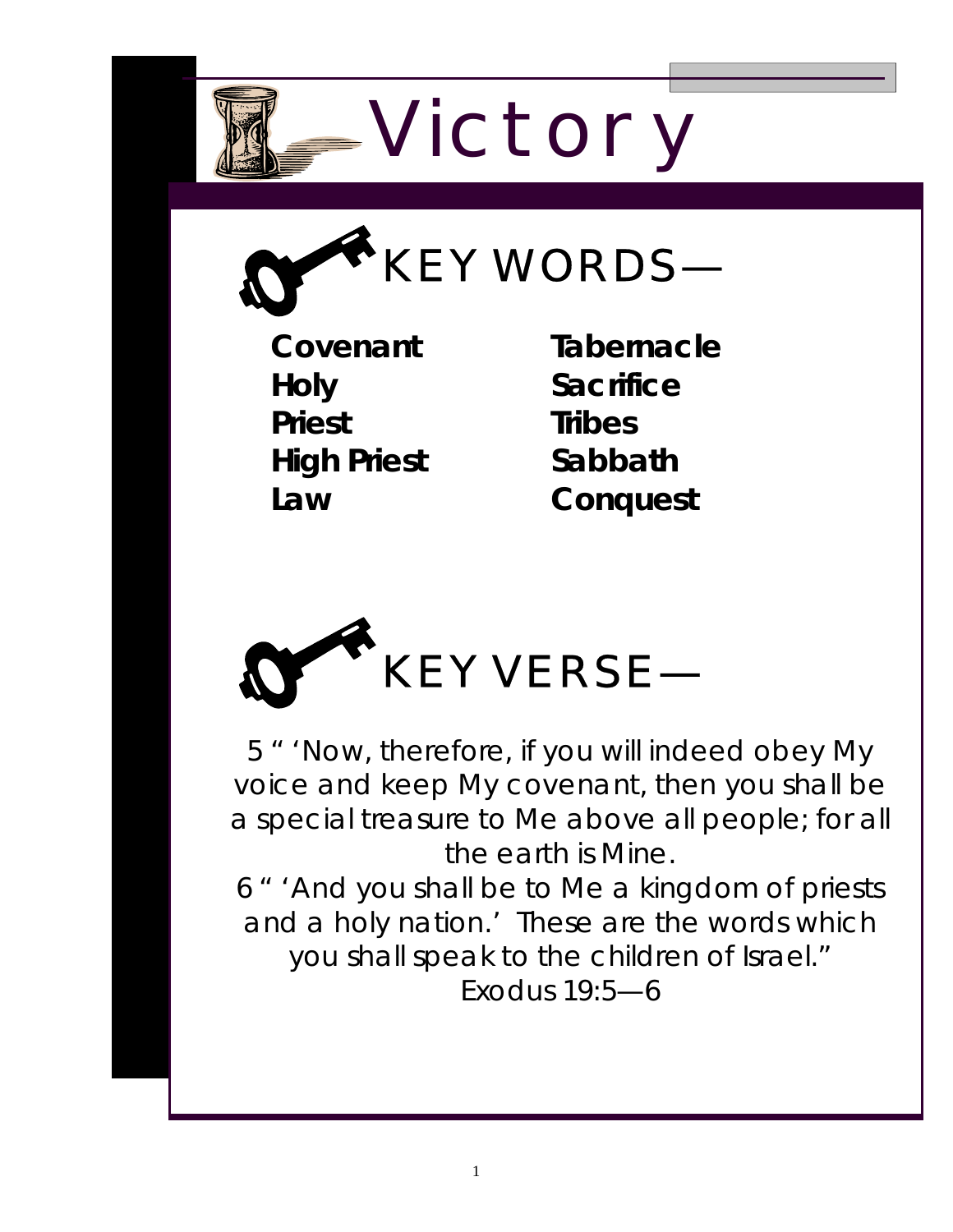# Timel ine Tal k-Victory



- V ictorious
	- Sraelites
- C onquest of Canaan
- T abernacle & Trumpets
- O fferings
- R ahab
- Y oung Nation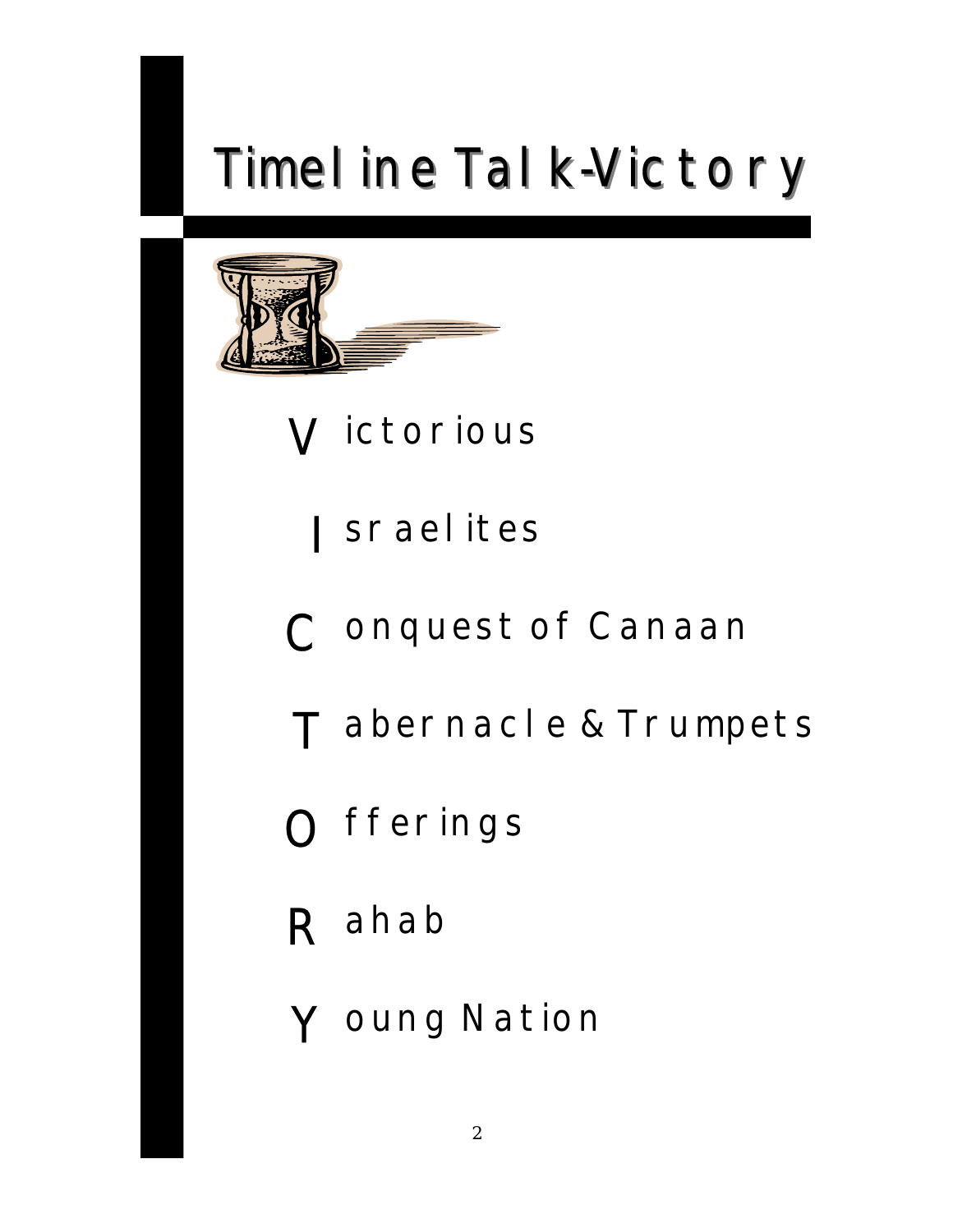## VICTORY—Essential Knowledge and Skills



### TWELVE TRIBES:

Reuben, Simeon, Levi, Judah, Gad, Asher, Dan, Naphtali, Issachar, Zebulon, Benjamin, Ephraim and Manasseh

### TABERNACLE FURNISHINGS:

Fence, gate, bronze altar, laver, the Holy Place, the Most Holy Place, table of showbread, golden candlesticks, altar of incense, the veil, the ark of the covenant

#### PICTURES OF CHRIST:

Manna, water, the rock, the bronze serpent, the High Priest, the sacrifices, the scapegoat, the colors of the gate curtains, placement of furnishings of the Tabernacle. Moses—Deliverer; Joshua—Conqueror

### DEFINITIONS:

Covenant, Holy, Priest, Law, Tabernacle, Sabbath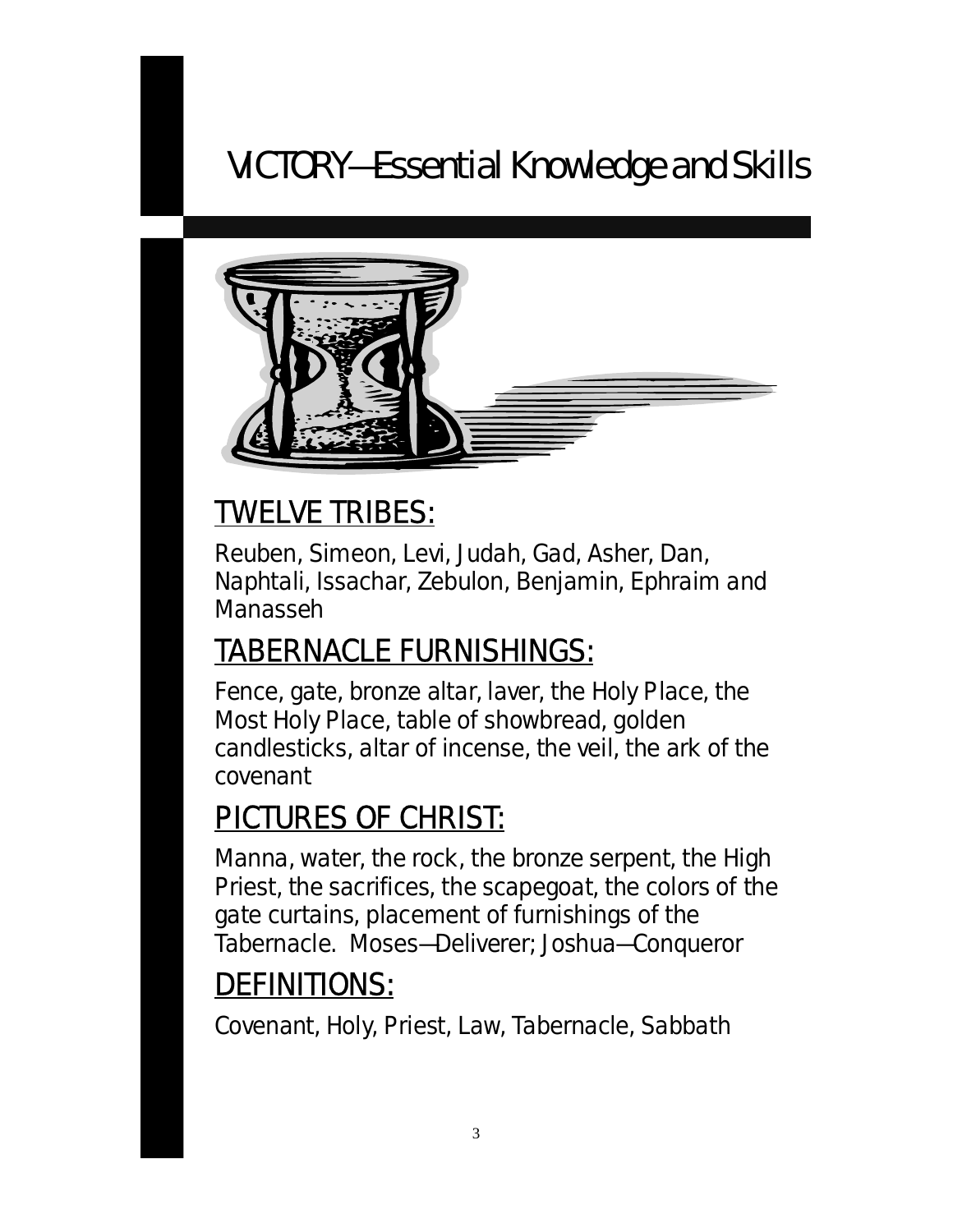

#### PART 1—THE WILDERNESS YEARS

God led His people through the wilderness with a pillar of cloud and fed them with manna, water and quail.





*PILLAR OF CLOUD WATER FROM THE ROCK*

God gave the law to Moses on Mount Sinai. He wrote the Ten Commandments on tablets of stone.



The Israelites sinned by making a golden calf to worship.



God gave Moses instructions on how to build the Tabernacle and how to worship Him.



 *OFFERINGS BY THE ISRAELITES, THE ARK, THE SHOWBREAD, THE CANDLESTICKS AND*  **THE TABERNACLE** 

Moses sent Spies to scope out the land of Canaan. The people became afraid and would not enter the land. God caused them to wander for 40 years in the wilderness.